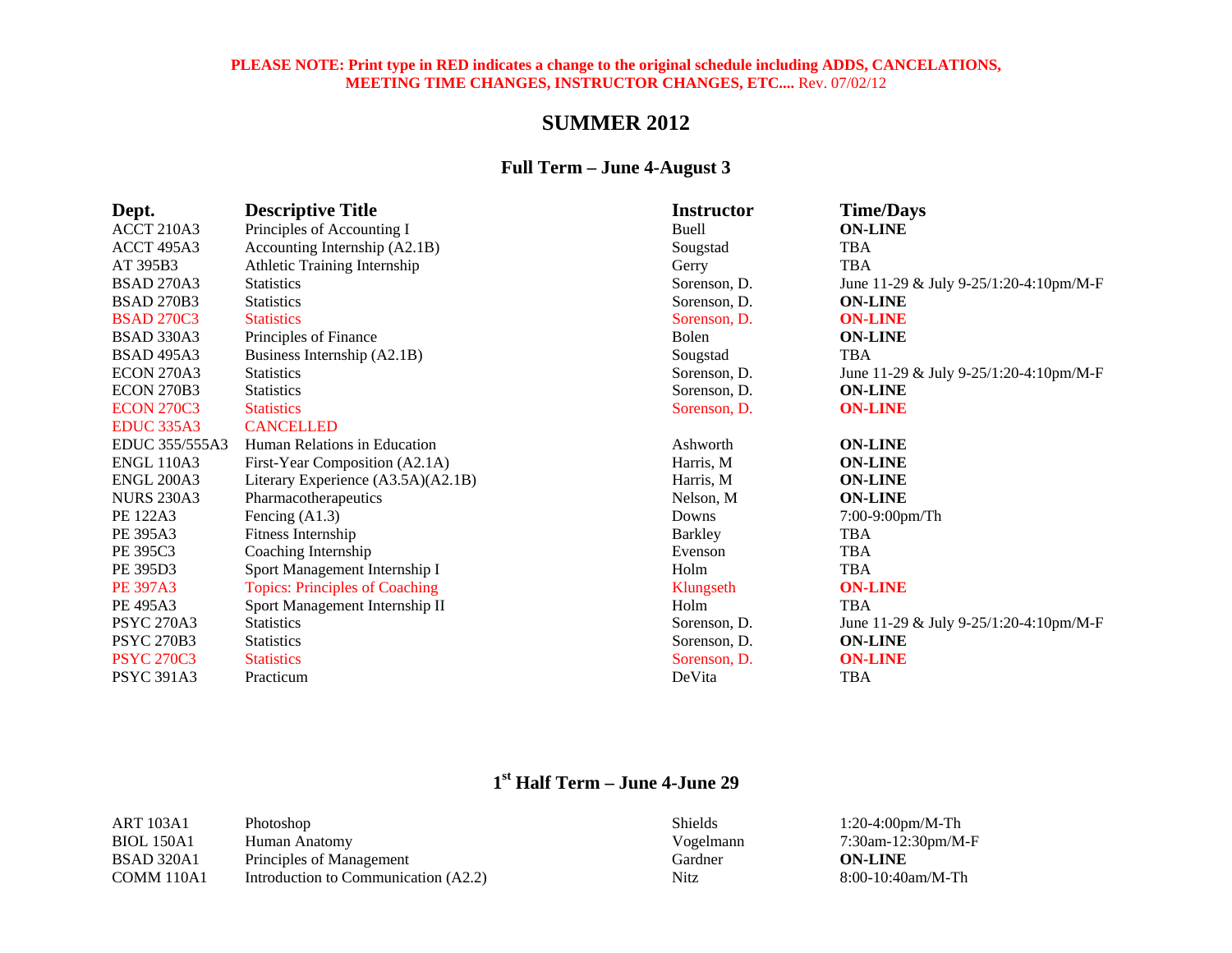| <b>COMM 110B1</b>     | Introduction to Communication (A2.2)                    | Bart, J        | <b>ON-LINE</b> |
|-----------------------|---------------------------------------------------------|----------------|----------------|
| <b>COMM 110C1</b>     | Introduction to Communication (A2.2)                    | Bart, J        | <b>ON-LINE</b> |
| <b>COMM 650A1</b>     | Leadership & Ethical Decision-Making                    | Bart, H        | 6:00-9:30p     |
| <b>ECON 120A1</b>     | Principles of Economics I (A3.3)                        | Eggleston      | 1:20-3:30p     |
| EDUC 345/545A1        | Adolescent Development (A1.2)                           | Feinstein      | <b>ON-LINE</b> |
| EDUC <sub>600A1</sub> | Introduction to Graduate Research                       | Feinstein      | <b>ON-LINE</b> |
| EDUC <sub>601A1</sub> | History & Philosophy of Education                       | Wenger         | <b>ON-LINE</b> |
| <b>EDUC 607A1</b>     | Curriculum Issues & Innovations                         | Andrews, S     | <b>ON-LINE</b> |
| EDUC 615A1            | Technology in Education                                 | Hanavan        | <b>ON-LINE</b> |
| <b>ENGL 200A1</b>     | <b>CANCELLED</b>                                        |                |                |
| <b>ENGL 226A1</b>     | <b>CANCELLED</b>                                        |                |                |
| <b>GENL 492A1</b>     | Capstone: Cinema, Character, Culture (A4.3)             | Bart, H/Miller | 10:30am-1:     |
| <b>GENL 492B1</b>     | Capstone: Take Me Out to the Ball Game (A4.3)           | Bowman/Holm    | $1:20-4:00p$   |
| <b>GERO 289A1</b>     | <b>Medical Terminology</b>                              | Herrmann       | <b>ON-LINE</b> |
| <b>GOVT 110A1</b>     | Introduction to Government (A3.3)                       | Johnson, Jl    | <b>ON-LINE</b> |
| <b>GOVT 110B1</b>     | Introduction to Government (A3.3)                       | Johnson, Jl    | <b>ON-LINE</b> |
| <b>HIST 110A1</b>     | Western Civilization I (A3.1A)                          | Preston        | <b>ON-LINE</b> |
| <b>HIST 110B1</b>     | <b>Western Civilization I (A3.1A)</b>                   | Preston        | <b>ON-LINE</b> |
| <b>HIST 111A1</b>     | Western Civilization II (A3.1B)                         | Mullin         | <b>ON-LINE</b> |
| <b>HLTH 216A1</b>     | <b>CANCELLED</b>                                        |                |                |
| <b>MATH 150A1</b>     | Pre-calculus (A2.3)                                     | Olson          | 8:00-10:50     |
| <b>MATH 151A1</b>     | <b>CANCELLED</b>                                        |                |                |
| <b>MUSI 110 A1</b>    | The Understanding of Music (A3.5B)                      | Johnson, S.    | <b>ON-LINE</b> |
| <b>NAST 320A1</b>     | Native American Social Systems (A3.6)                   | Swart, B.      | <b>ON-LINE</b> |
| <b>NAST 320B1</b>     | Native American Social Systems (A3.6)                   | Swart, B.      | <b>ON-LINE</b> |
| <b>PHIL 615A1</b>     | Master Seminar: Ideas That Have Shaped Our World        | Pederson, A.   | May $28 - J$   |
| PE 102A1              | Bicycling (A1.3)                                        | Evenson        | 9:30-11:30     |
| <b>PE 112A1</b>       | Hatha Yoga (A1.3)                                       | Dickinson      | 11:30am-1:     |
| PE 113A1              | Health Fitness (A1.3)                                   | Vahrenkamp     | <b>ON-LINE</b> |
| <b>PE 113B1</b>       | Health Fitness (A1.3)                                   | Vahrenkamp     | <b>ON-LINE</b> |
| <b>PE 119A1</b>       | Walking/Hiking (A1.3)                                   | Melsted        | 11:00am-12     |
| <b>RELI 216A1</b>     | Problem & Promise of God for $21st$ Century (A4.2)      | Bowman         | <b>ON-LINE</b> |
| <b>RELI 216B1</b>     | Problem & Promise of God for $21st$ Century (A4.2)      | <b>Bowman</b>  | <b>ON-LINE</b> |
| <b>RELI 216C1</b>     | Problem & Promise of God for $21st$ Century (A4.2)      | <b>Bowman</b>  | <b>ON-LINE</b> |
| <b>SOCI 110A1</b>     | Contemporary Society (A3.3)                             | Bunger, S.     | <b>ON-LINE</b> |
| <b>SOCI 320A1</b>     | Native American Social Systems (A3.6)                   | Swart, B.      | <b>ON-LINE</b> |
| <b>SOCI 320B1</b>     | Native American Social Systems (A3.6)                   | Swart, B.      | <b>ON-LINE</b> |
| <b>SPED 360A1</b>     | Educating Children & Youth with Learn/Lang Disabilities | Hallenbeck     | 8:00-10:10     |

# 6:00-9:30pm/MTW 1:20-3:30pm/M-F<br> **ON-LINE ON-LINE** 10:30am-1:10pm/M-Th  $1:20-4:00pm/M-Th$ <br>ON-LINE 8:00-10:50am/M-F May  $28 -$  June  $1/9:00$ am-4:00pm 9:30-11:30am/T,W,Th 11:30am-1:00pm/M-Th<br> **ON-LINE** 11:00am-12:00pm/M-Th 8:00-10:10am/M-F

## **<sup>2</sup>nd Half Term - July 9-August 3**